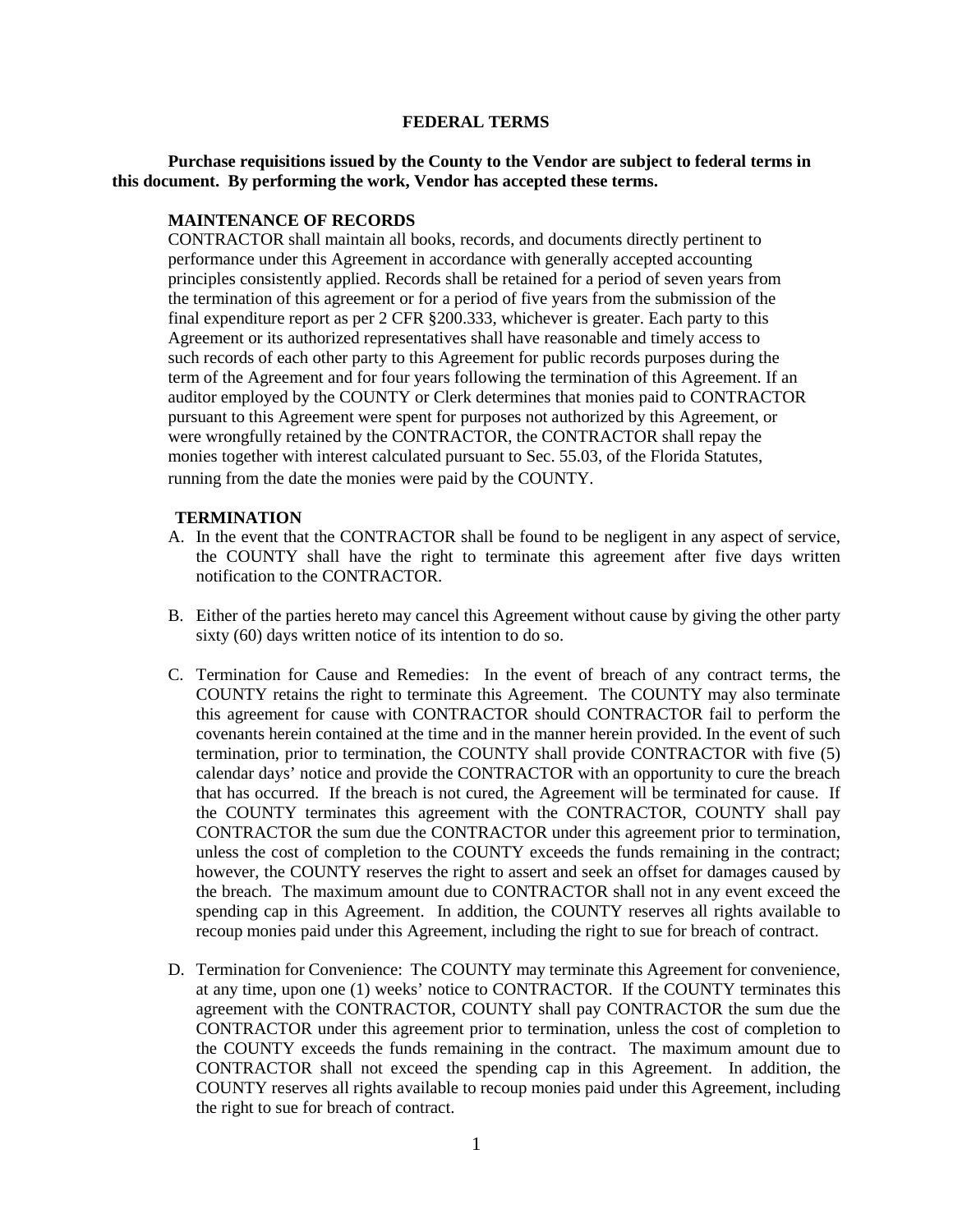## **FEDERAL REGULATIONS CONTRACT REQUIREMENTS**

## **FEDERAL EMERGENCY MANAGEMENT AGENCY**

The supplemental conditions contained in this section are intended to cooperate with, to supplement, and to modify the general conditions and other specifications. In cases of disagreement with any other section of this contract, the Supplemental Conditions shall govern.

# **Contractor means an entity that receives a contract.**

The services performed by the awarded Contractor shall be in compliance with all applicable grantor regulations/requirements, and additional requirements specified in this document. It shall be the awarded Contractor's responsibility to acquire and utilize the necessary manuals and guidelines that apply to the work required to complete this project. In general,

1)The contractor (including all subcontractors) must insert these contract provisions in each lower tier contracts ( e.g. subcontract or sub-agreement);

2)The contractor (or subcontractor) must incorporate the applicable requirements of these contract provisions by reference for work done under any purchase orders, rental agreements and other agreements for supplies or services;

3)The prime contractor is responsible for compliance with these contract provisions by any subcontractor, lower-tier subcontractor or service provider.

## **FEDERAL CONTRACT PROVISIONS**

- **1. Conflict of Interest** This Contract/Work Order is subject to chapter 112, F.S. The vendor shall disclose the name of any officer, director, employee, or other agent who is also an employee of the State. Grantee shall also disclose the name of any State employee who owns, directly or indirectly, more than a five percent (5%) interest in the Contractor's company or its affiliates.
- **2. Discriminatory Vendors**  (1) No person, on the grounds of race, creed, color, religion, national origin, age, gender, or disability, shall be excluded from participation in; be denied the proceeds or benefits of; or be otherwise subjected to discrimination in performance during the term of the contract. (2) Contractor shall disclose if they appear on the discriminatory vendor list. An entity or affiliate placed on the discriminatory vendor list pursuant to section 287.134, F.S. may not: 1) Submit a bid on an agreement to provide any goods or services to a public entity; 2) Submit a bid on an agreement with a public entity for the construction or repair of a public building or public work; 3)Submit bids on leases of real property to a public entity; or 4) Be awarded or perform work as a consultant under an agreement with any public entity; or transact business with any public entity.
- **3. Lobbying**  No funds received pursuant to this Agreement may be expended for lobbying the Federal or State Legislature, the judicial branch, or a federal or state agency. The bidder or offeror certifies by signing and submitting this bid or proposal, to the best of his or her knowledge and belief, that: (1) No Federal appropriated funds have been paid or will be paid, by or on behalf of the Bidder or Offeror, to any person for influencing or attempting to influence an officer or employee of an agency,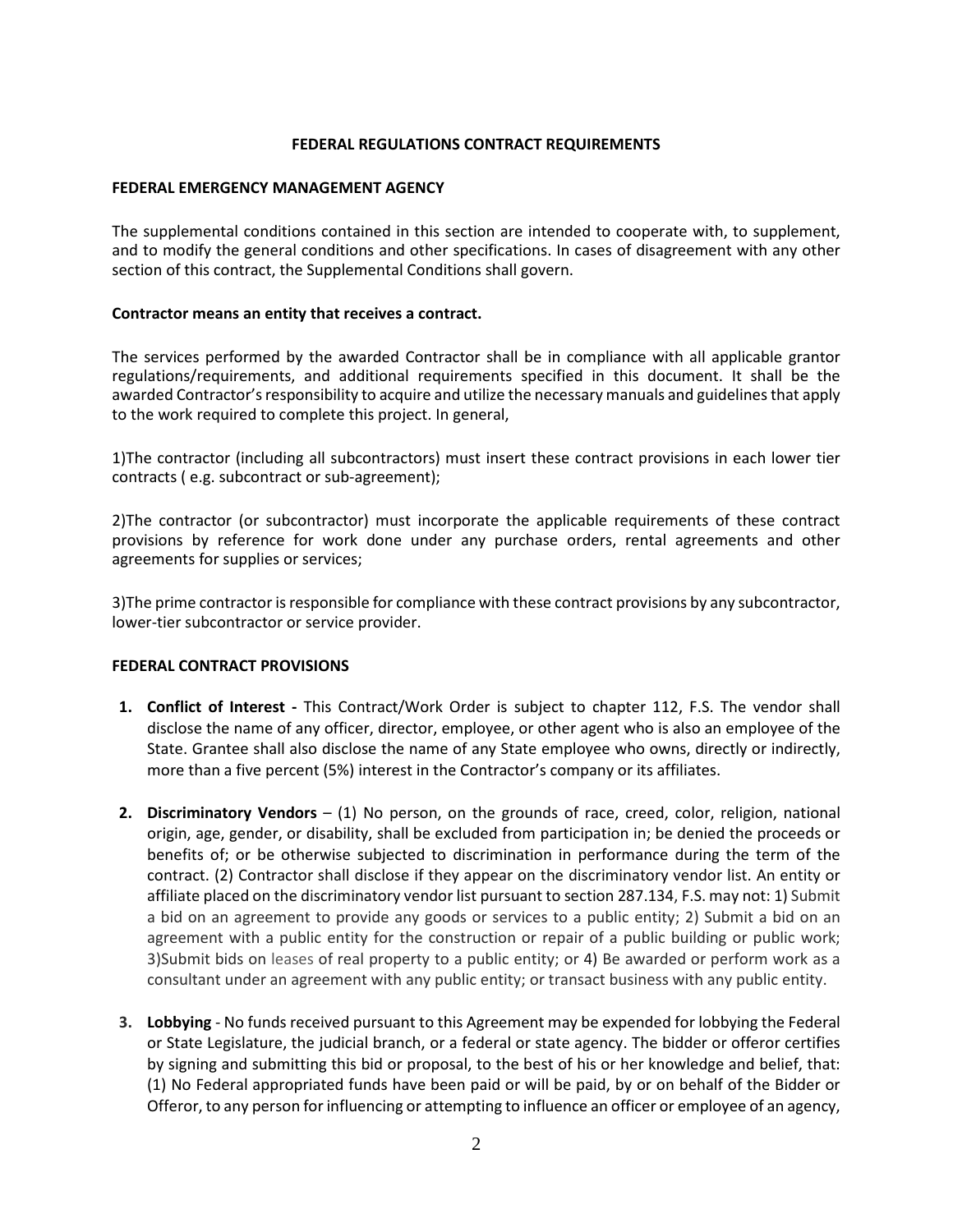a Member of Congress, an officer or employee of Congress, or an employee of a Member of Congress in connection with the awarding of any Federal contract, the making of any Federal grant, the making of any Federal loan, the entering into of any cooperative agreement, and the extension, continuation, renewal, amendment, or modification of any Federal contract, grant, loan, or cooperative agreement. (2) If any funds other than Federal appropriated funds have been paid or will be paid to any person for influencing or attempting to influence an officer or employee of any agency, a Member of Congress, an officer or employee of Congress, or an employee of a Member of Congress in connection with this Federal contract, grant, loan, or cooperative agreement, the undersigned shall complete and submit Standard Form-LLL, "Disclosure Form to Report Lobbying," in accordance with its instructions. (3) The undersigned shall require that the language of this certification be included in the award documents for all sub-awards at all tiers (including subcontracts, sub-grants, and contracts under grants, loans, and cooperative agreements) and that all sub-recipients shall certify and disclose accordingly.

This certification is a material representation of fact upon which reliance was placed when this transaction was made or entered into. Submission of this certification is a prerequisite for making or entering into this transaction imposed by section 1352, title 31, U.S. Code. Any person who fails to file the required certification shall be subject to a civil penalty of not less than \$10,000 and not more than \$100,000 for each such failure

- **4. Record Retention**  A. The contractor shall maintain and retain sufficient records demonstrating its compliance with the terms of the Agreement for a period of at least five (5) years after final payment is made and shall allow the County, the State, or its authorized representatives access to such records for audit purposes upon request. B. In the event of litigation or settlement of claims arising from the performance of this contract, in which case contractor agrees to maintain same until the County, the FEMA Administrator, the Comptroller General of the United States, or any of their duly authorized representatives, have disposed of all such litigation, appeals, claims or exceptions related to the litigation or settlement of claims
- **5. Diversity** All contracting and subcontracting opportunities afforded by this solicitation/contract embrace diversity enthusiastically. The award of subcontracts should reflect the full diversity of the citizens of the State of Florida. Firms qualifying under this solicitation are encouraged to submit bids/proposals. Award of this contract will be conditioned upon satisfying the requirements of this bid specification. These requirements apply to all bidders/offerors, including those who qualify as a Minority Business vendor. A list of minority owned firms that could be offered subcontracting opportunities may be obtained by contacting the Office of Supplier Diversity at (850) 487-0915.
- **6. Applicable Laws**  The contractor shall comply with all applicable federal, state and local rules and regulations in providing services to the Consortium. The contractor acknowledges that this requirement includes, but is not limited to, compliance with all applicable federal, state and local health and safety rules and regulations and that FEMA financial assistance may be used to fund the contract. As such, the contractor will comply will all applicable federal law, regulations, executive orders, FEMA policies, procedures, and directives.
- **7. Administrative, Contractual, or Legal Remedies** Unless otherwise provided in this contract, all claims, counter-claims, disputes and other matters in question between the local government and the contractor, arising out of or relating to this contract, or the breach of it, will be decided by arbitration, if the parties mutually agree, or in a Florida court of competent jurisdiction.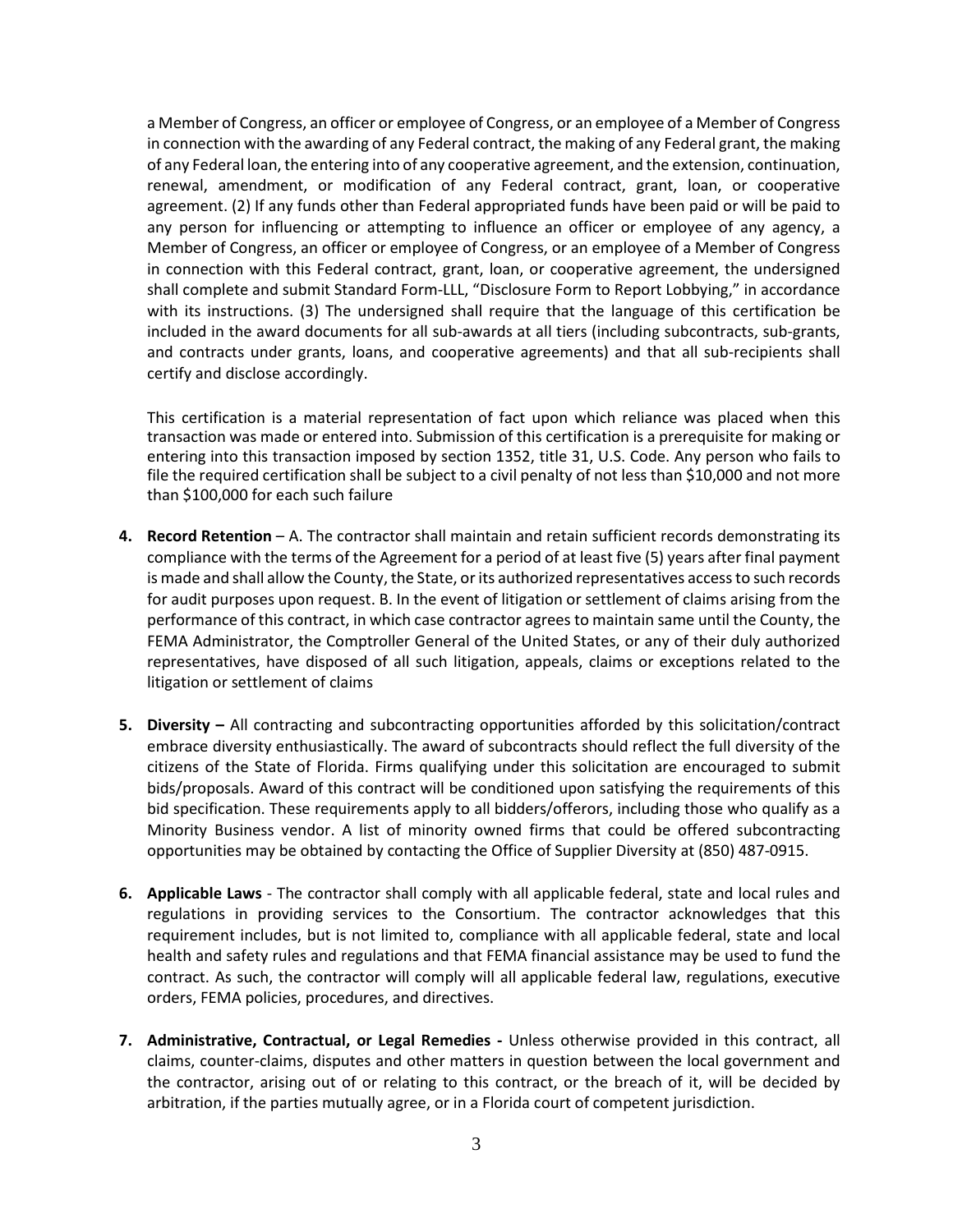- **8. Patents and Data**  No reports, maps, or other documents produced in whole or in part under this contract shall be the subject of an application for copyright by or on behalf of the contractor. The grantor agency and the grantee shall possess all rights to invention or discovery, as well as rights in data which may arise as a result of the contractor's services.
- **9. Clean Air Act and Federal Water Pollution Control Act (1)** The contractor agrees to comply with all applicable standards, orders or regulations issued pursuant to the Clean Air Act, as amended, 42 U.S.C. § 7401 *et seq*. (2) The contractor agrees to comply with all applicable standards, orders or regulations issued pursuant to the Federal Water Pollution Control Act, as amended, 33 U.S.C. 1251 *et seq*. (3) The contractor agrees to report each violation to the Consortium member and understands and agrees that the County will, in turn, report each violation as required to assure notification to the Federal Emergency Management Agency, and the appropriate Environmental Protection Agency Regional Office. (4) The contractor agrees to include these requirements in each subcontract exceeding \$100,000 financed in whole or in part with Federal assistance provided by FEMA.
- **10. Suspension and Debarment** (1) This contract is a covered transaction for purposes of 2 C.F.R.pt. 180 and 2 C.F.R. pt. 3000. As such the contractor is required to verify that none of the contractor, its principals (defined at 2 C.F.R. § 180.995), or its affiliates (defined at 2 C.F.R. § 180.905) are excluded (defined at 2 C.F.R. § 180.940) or disqualified (defined at 2 C.F.R. § 180.935). (2) The contractor must comply with 2 C.F.R. pt. 180, subpart C and 2 C.F.R. pt. 3000, subpart C and must include a requirement to comply with these regulations in any lower tier covered transaction it enters into. (3) This certification is a material representation of fact relied upon by the County. If it is later determined that the contractor did not comply with 2 C.F.R. pt. 180, subpart C and 2 C.F.R. pt. 3000, subpart C, in addition to remedies available to the Florida Department of Emergency Management, the Federal Government may pursue available remedies, including but not limited to suspension and/or debarment. (4) The bidder or proposer agrees to comply with the requirements of 2 C.F.R. pt. 180, subpart C and 2 C.F.R. pt. 3000, subpart C while this offer is valid and throughout the period of any contract that may arise from this offer. The bidder or proposer further agrees to include a provision requiring such compliance in its lower tier covered transactions." (5) The Contractor's debarment and suspension status will be validated by the County at the System for Award Management at **www.sam.gov** and the State of Florida at: **https://www.dms.myflorida.com/business\_operations/state\_purchasing/vendor\_information/c onvicted\_suspended\_discriminatory\_complaints\_vendor\_lists**
- **11. Reporting**  The contractor will provide any information required to comply with the grantor agency requirements and regulations pertaining to reporting. It is important that the contractor is aware of the reporting requirements of the County, as the Federal or State granting agency may require the contractor to provide certain information, documentation, and other reporting in order to satisfy reporting requirements to the granting agency.
- **12. Access to Records** (1) The contractor agrees to provide the County, the FEMA Administrator, the Comptroller General of the United States, or any of their authorized representatives access to any books, documents, papers, and records of the Contractor which are directly pertinent to this contract for the purposes of making audits, examinations, excerpts, and transcriptions. (2) The Contractor agrees to permit any of the foregoing parties to reproduce by any means whatsoever or to copy excerpts and transcriptions as reasonably needed. (3) The contractor agrees to provide the FEMA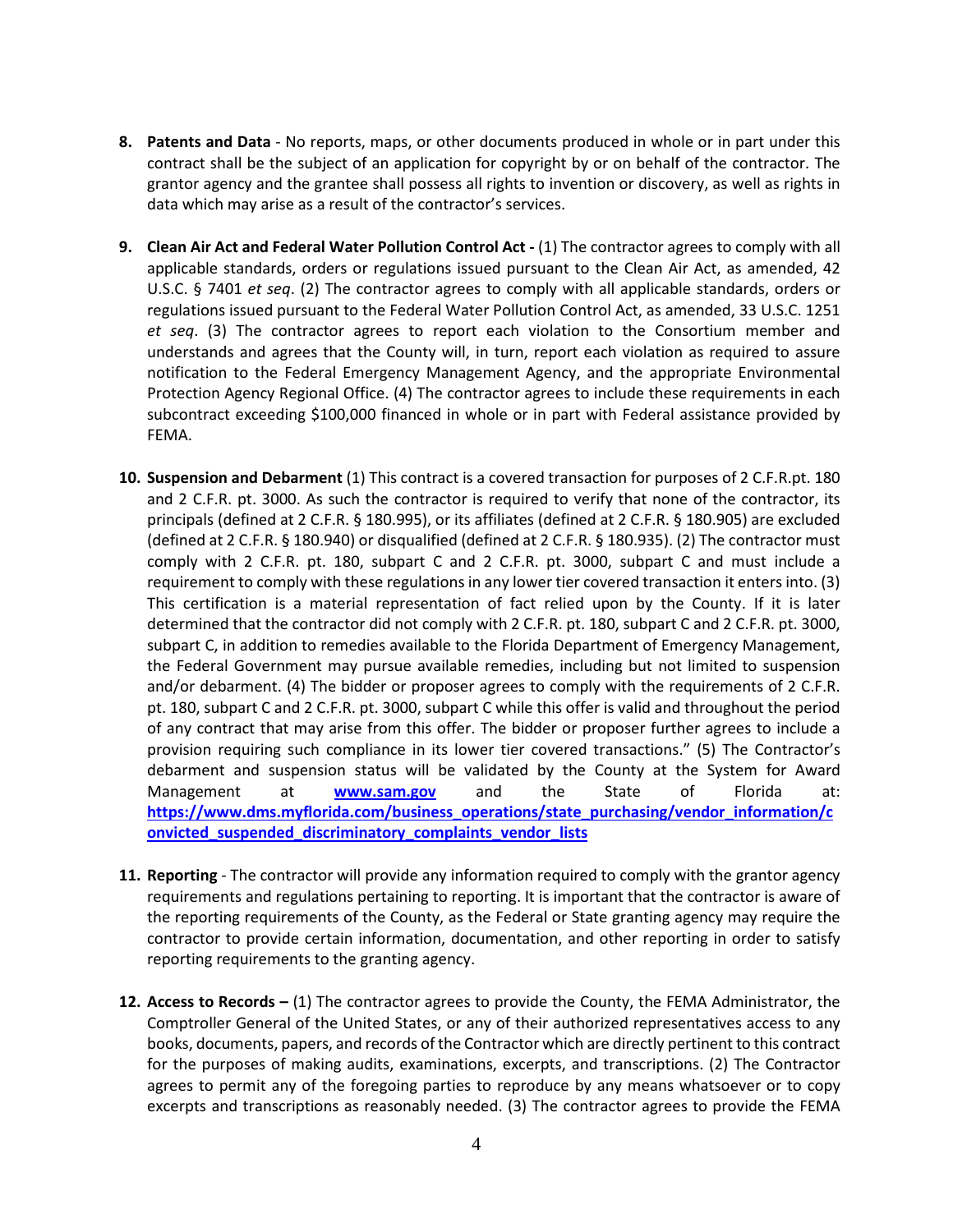Administrator or his authorized representatives' access to construction or other work sites pertaining to the work being completed under the contract."

- **13. Energy Efficiency Standards**  The contractor agrees to comply with mandatory standards and policies relating to energy efficiency which are contained in the state energy conservation plan issued in compliance with the Energy Policy and Conservation Act.
- **14. DHS Seal, Logo, and Flags** "The contractor shall not use the DHS seal(s), logos, crests, or reproductions of flags or likenesses of DHS agency officials without specific FEMA pre- approval."
- **15. No Obligation by Federal Government**  The Federal Government is not a party to this contract and is not subject to any obligations or liabilities to the non-Federal entity, contractor, or any other party pertaining to any matter resulting from the contract.
- **16. Program Fraud and False or Fraudulent Statements or Related Acts**  The contractor acknowledges that 31 U.S.C. Chap. 38 (Administrative Remedies for False Claims and Statements) applies to the contractor's actions pertaining to this contract."

#### **17. Recovered Materials** –

(1) In the performance of this contract, the Contractor shall make maximum use of products containing recovered materials that are EPA designated items unless the product cannot be acquired (i) Competitively within a timeframe providing for compliance with the contract performance schedule; (ii) Meeting contract performance requirements; or (iii) At a reasonable price.

(2) Information about this requirement is available at EPA's Comprehensive Procurement Guidelines web site, http://www.epa.gov/cpg/. The list of EPA-designate items is available at http://www.epa.gov/cpg/products.htm.

**18. Discriminatory Vendors List**: In accordance with Section 287.134, Florida Statutes, an entity or affiliate who has been placed on the discriminatory vendor list may not submit a bid on a contract to provide any goods or services to a public entity, may not submit a bid on a contract with a public entity for the construction or repair of a public building or public work, may not submit bids on leases of real property to a public entity, may not be awarded or perform work as a contractor, supplier, subcontractor, or consultant under a contract with any public entity, and may not transact business with any public entity.

# **19. Contracting With Small And Minority Businesses, Women's Business Enterprises, And Labor Surplus Area Firms**

(a) The non-Federal entity must take all necessary affirmative steps to assure that minority businesses, women's business enterprises, and labor surplus area firms are used when possible.

(b) Affirmative steps must include:

(1) Placing qualified small and minority businesses and women's business enterprises on solicitation lists;

(2) Assuring that small and minority businesses, and women's business enterprises are solicited whenever they are potential sources;

(3) Dividing total requirements, when economically feasible, into smaller tasks or quantities to permit maximum participation by small and minority businesses, and women's business enterprises;

(4) Establishing delivery schedules, where the requirement permits, which encourage participation by small and minority businesses, and women's business enterprises;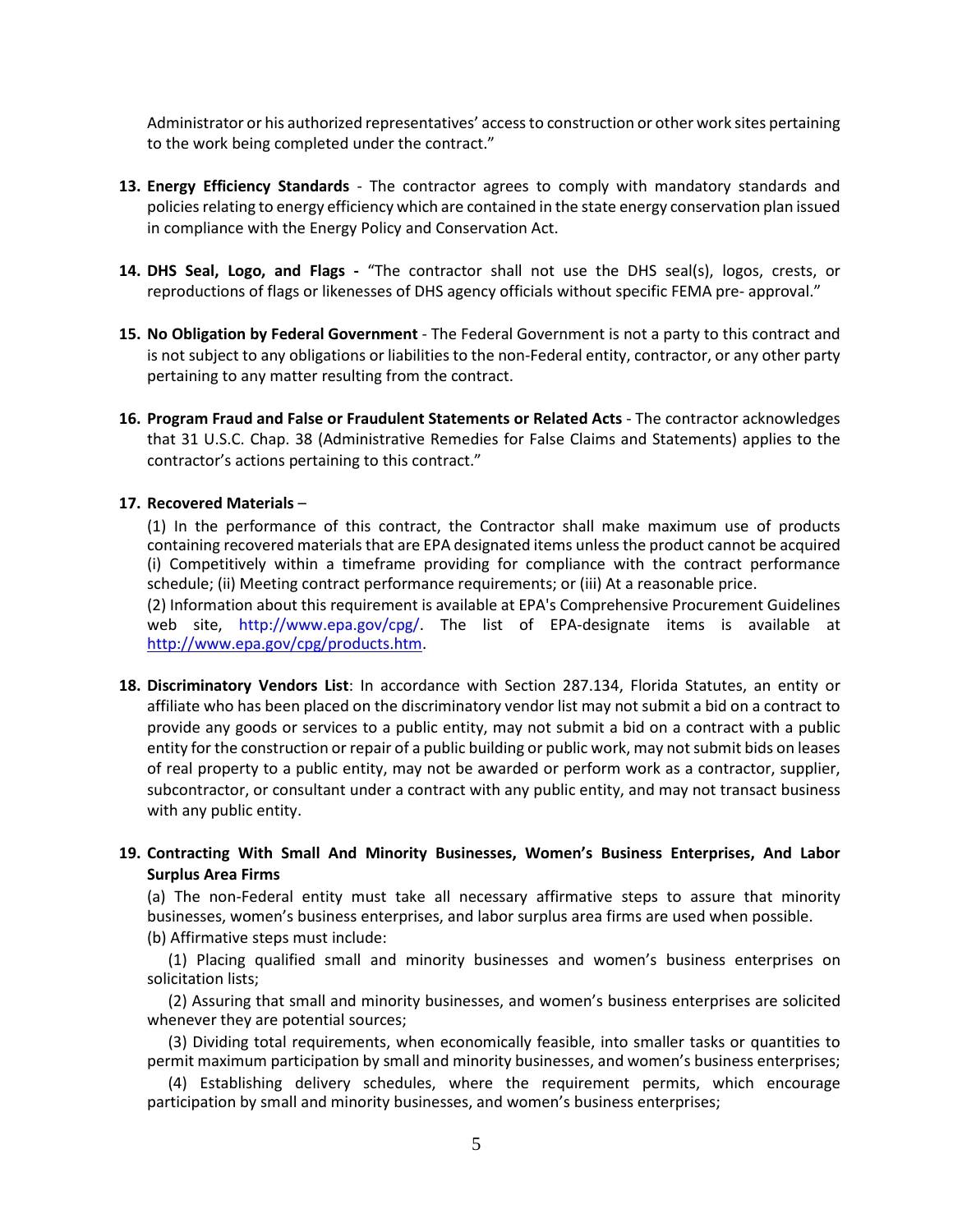(5) Using the services and assistance, as appropriate, of such organizations as the Small Business Administration and the Minority Business Development Agency of the Department of Commerce; and

(c) Requiring the prime contractor, if subcontracts are to be let, to take the affirmative steps listed in paragraphs (1) through (5) of this section.

# **20. Equal Opportunity Clauses**

Compliance with Regulations: The contractor shall comply with the Acts and the Regulations relative to Nondiscrimination in federally-assisted programs, as they may be amended from time to time, which are herein incorporated by reference and made a part of this contract.

During the performance of this contract, the contractor agrees as follows:

(1) The contractor will not discriminate against any employee or applicant for employment because of race, color, religion, sex, sexual orientation, gender identity, or national origin. The contractor will take affirmative action to ensure that applicants are employed, and that employees are treated during employment without regard to their race, color, religion, sex, sexual orientation, gender identity, or national origin. Such action shall include, but not be limited to the following: Employment, upgrading, demotion, or transfer; recruitment or recruitment advertising; layoff or termination; rates of pay or other forms of compensation; and selection for training, including apprenticeship. The contractor agrees to post in conspicuous places, available to employees and applicants for employment, notices to be provided setting forth the provisions of this nondiscrimination clause. (2) The contractor will, in all solicitations or advertisements for employees placed by or on behalf of the contractor, state that all qualified applicants will receive consideration for employment without regard to race, color, religion, sex, sexual orientation, gender identity, or national origin.

(3) The contractor will not discharge or in any other manner discriminate against any employee or applicant for employment because such employee or applicant has inquired about, discussed, or disclosed the compensation of the employee or applicant or another employee or applicant. This provision shall not apply to instances in which an employee who has access to the compensation information of other employees or applicants as a part of such employee's essential job functions discloses the compensation of such other employees or applicants to individuals who do not otherwise have access to such information, unless such disclosure is in response to a formal complaint or charge, in furtherance of an investigation, proceeding, hearing, or action, including an investigation conducted by the employer, or is consistent with the contractor's legal duty to furnish information.

(4) The contractor will send to each labor union or representative of workers with which he has a collective bargaining agreement or other contract or understanding, a notice to be provided advising the said labor union or workers' representatives of the contractor's commitments under this section, and shall post copies of the notice in conspicuous places available to employees and applicants for employment.

(5) The contractor will comply with all provisions of Executive Order 11246 of September 24, 1965, and of the rules, regulations, and relevant orders of the Secretary of Labor.

(6) The contractor will furnish all information and reports required by Executive Order 11246 of September 24, 1965, and by rules, regulations, and orders of the Secretary of Labor, or pursuant thereto, and will permit access to his books, records, and accounts by the administering agency and the Secretary of Labor for purposes of investigation to ascertain compliance with such rules, regulations, and orders.

(7) In the event of the contractor's noncompliance with the nondiscrimination clauses of this contract or with any of the said rules, regulations, or orders, this contract may be canceled, terminated, or suspended in whole or in part and the contractor may be declared ineligible for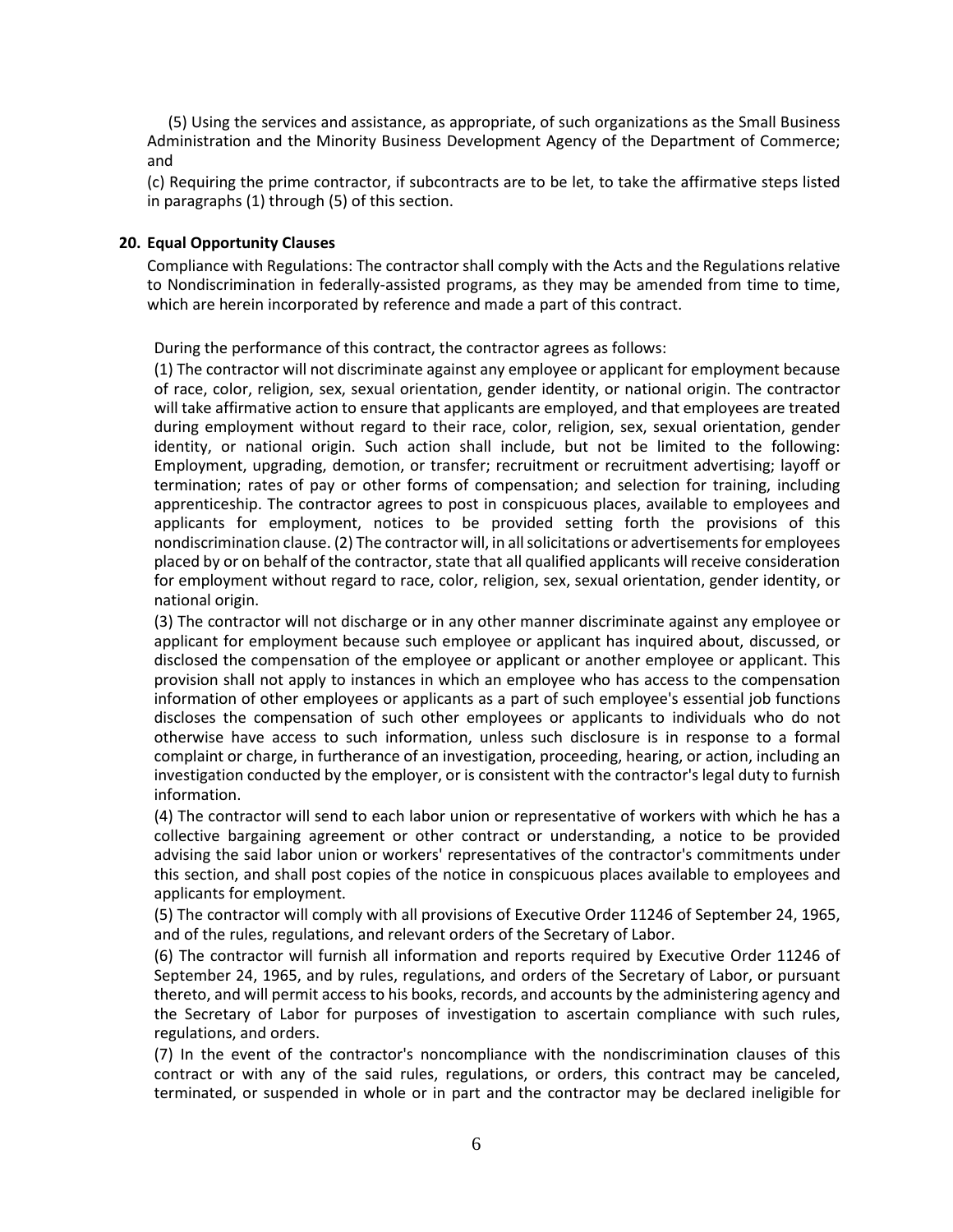further Government contracts or federally assisted construction contracts in accordance with procedures authorized in Executive Order 11246 of September 24, 1965, and such other sanctions may be imposed and remedies invoked as provided in Executive Order 11246 of September 24, 1965, or by rule, regulation, or order of the Secretary of Labor, or as otherwise provided by law.

(8) The contractor will include the portion of the sentence immediately preceding paragraph (1) and the provisions of paragraphs (1) through (8) in every subcontract or purchase order unless exempted by rules, regulations, or orders of the Secretary of Labor issued pursuant to section 204 of Executive Order 11246 of September 24, 1965, so that such provisions will be binding upon each subcontractor or vendor. The contractor will take such action with respect to any subcontract or purchase order as the administering agency may direct as a means of enforcing such provisions, including sanctions for noncompliance:

Provided, however, that in the event a contractor becomes involved in, or is threatened with, litigation with a subcontractor or vendor as a result of such direction by the administering agency, the contractor may request the United States to enter into such litigation to protect the interests of the United States.

The applicant further agrees that it will be bound by the above equal opportunity clause with respect to its own employment practices when it participates in federally assisted construction work: Provided, That if the applicant so participating is a State or local government, the above equal opportunity clause is not applicable to any agency, instrumentality or subdivision of such government which does not participate in work on or under the contract.

The applicant agrees that it will assist and cooperate actively with the administering agency and the Secretary of Labor in obtaining the compliance of

contractors and subcontractors with the equal opportunity clause and the rules, regulations, and relevant orders of the Secretary of Labor, that it will furnish the administering agency and the Secretary of Labor such information as they may require for the supervision of such compliance, and that it will otherwise assist the administering agency in the discharge of the agency's primary responsibility for securing compliance. The applicant further agrees that it will refrain from entering into any contract or contract modification subject to Executive Order 11246 of September 24, 1965, with a contractor debarred from, or who has not demonstrated eligibility for, Government contracts and federally assisted construction contracts pursuant to the Executive Order and will carry out such sanctions and penalties for violation of the equal opportunity clause as may be imposed upon contractors and subcontractors by the administering agency or the Secretary of Labor pursuant to Part II, Subpart D of the Executive Order. In addition, the applicant agrees that if it fails or refuses to comply with these undertakings, the administering agency may take any or all of the following actions: Cancel, terminate, or suspend in whole or in part this grant (contract, loan, insurance, guarantee); refrain from extending any further assistance to the applicant under the program with respect to which the failure or refund occurred until satisfactory assurance of future compliance has been received from such applicant; and refer the case to the Department of Justice for appropriate legal proceedings.

# **21. Contract Work Hours And Safety Standards Act 40 U.S.C. 3702 And 3704, As Supplemented By Department Of Labor Regulations (29 CFR Part 5)**

Compliance with the Contract Work Hours and Safety Standards Act.

(1) Overtime requirements. No contractor or subcontractor contracting for any part of the contract work which may require or involve the employment of laborers or mechanics shall require or permit any such laborer or mechanic in any workweek in which he or she is employed on such work to work in excess of forty hours in such workweek unless such laborer or mechanic receives compensation at a rate not less than one and one-halftimes the basic rate of pay for all hours worked in excess of forty hours in such workweek.